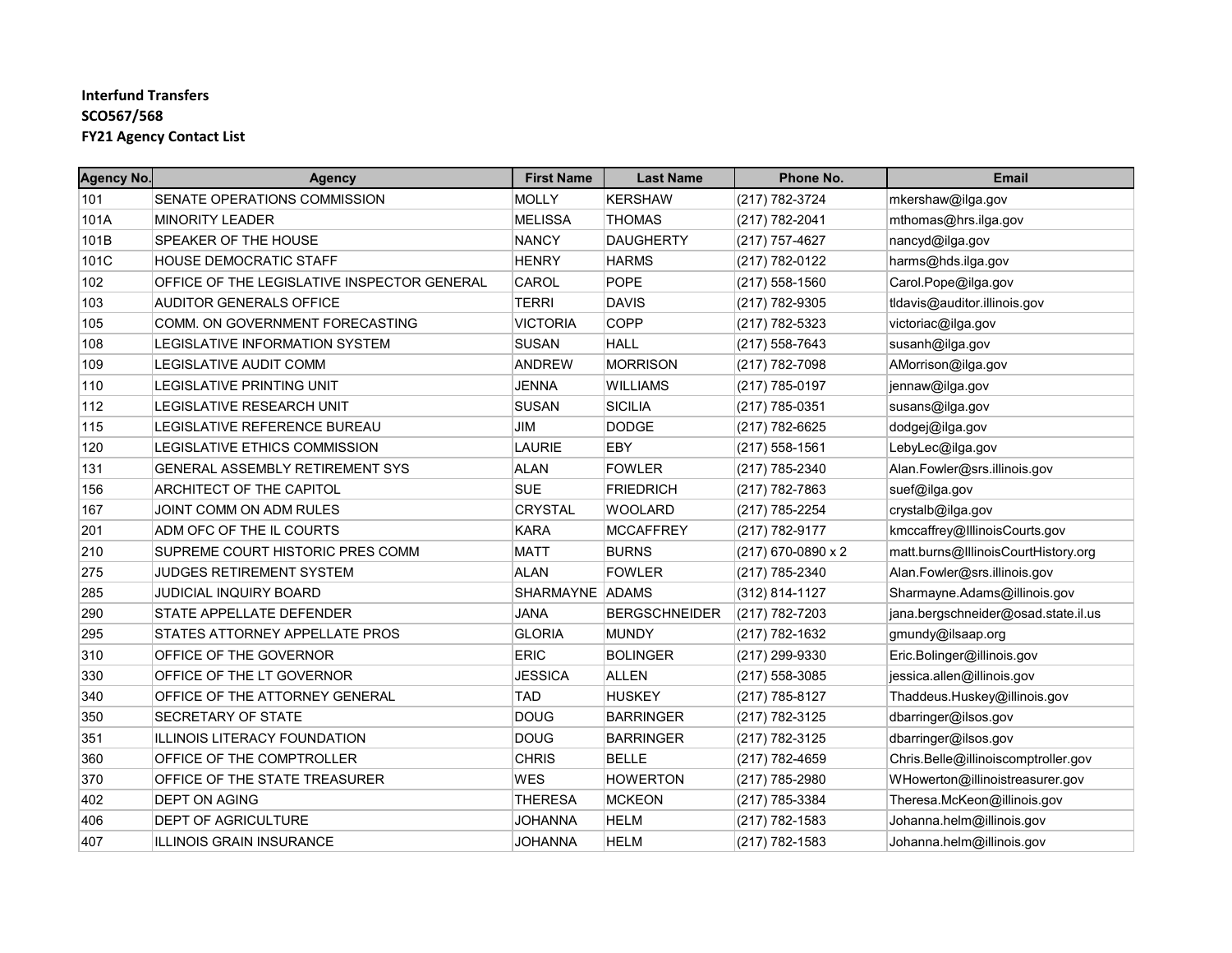| <b>Agency No.</b> | <b>Agency</b>                         | <b>First Name</b> | <b>Last Name</b>   | Phone No.             | <b>Email</b>                     |
|-------------------|---------------------------------------|-------------------|--------------------|-----------------------|----------------------------------|
| 416               | DEPT OF CMS                           | <b>JESSICA</b>    | <b>OLIVE</b>       | (217) 558-1539        | jessica olive@illinois.gov       |
| 418               | DEPT OF CHILDREN & FAMILY SERVICES    | <b>KEVIN</b>      | <b>BLANKENSHIP</b> | (217) 558-5391        | david.blankenship@illinois.gov   |
| 420               | DEPT OF COMM & ECO OPPORTUNITY        | <b>KEVIN</b>      | <b>BURKE</b>       | (217) 557-7760        | Kevin.M.Burke@illinois.gov       |
| 422               | NATURAL RESOURCES                     | <b>BECKY</b>      | <b>WILSON</b>      | (217) 524-8538        | Rebecca.wilson@illinois.gov      |
| 423               | IL CONSERVATION FOUNDATION            | <b>STEVE</b>      | <b>ETTINGER</b>    | (217) 524-4395        | steve.ettinger@illinois.gov      |
| 425               | JUVENILE JUSTICE                      | <b>ANDREW</b>     | <b>MUNEMOTO</b>    | (217) 494-2091        | Andrew.M.Munemoto@illinois.gov   |
| 426               | DEPT OF CORRECTIONS                   | <b>MARK</b>       | <b>DEHORITY II</b> | (217) 558-2200 x 4146 | Mark.Dehority2@illinois.gov      |
| 427*              | DEPT OF EMPLOYMENT SECURITY           | <b>KELLY</b>      | <b>MCGRATH</b>     | (312) 793-9537        | kelly.mcgrath@illinois.gov       |
| 440               | IL DEPT OF FINANCIAL & PROF REG       | <b>LINDSAY</b>    | <b>WAGGONER</b>    | (217) 782-3653        | lindsay waggoner@illinois.gov    |
| 442               | DEPT OF HUMAN RIGHTS                  | <b>MARLA</b>      | <b>BUTLER</b>      | (312) 814-6208        | Marla.Butler@illinois.gov        |
| 444               | DEPT OF HUMAN SERV                    | <b>SARAH</b>      | <b>EVES</b>        | (217) 524-9608        | sarah.eves@illinois.gov          |
| 445               | ILLINOIS POWER AGENCY                 | <b>GLORIA</b>     | <b>GIBSON</b>      | (312) 814-3273        | Gloria. Gibson@illinois.gov      |
| 446               | DEPT OF INSURANCE                     | <b>YAN</b>        | <b>WANG</b>        | (217) 558-3718        | Yan.Wang@illinois.gov            |
| 448               | DEPT OF INNOVATION & TECHNOLOGY       | JEFF              | <b>BURTON</b>      | (217) 524-0851        | Jeff.Burton@illinois.gov         |
| 452               | <b>DEPT OF LABOR</b>                  | <b>KEN</b>        | <b>STEELE</b>      | (312) 793-7838        | kenneth.steele@illinois.gov      |
| 458               | LOTTERY                               | <b>AMBER</b>      | <b>CHAPPELL</b>    | (217) 524-0008        | amber.chappell@illinois.gov      |
| 466               | <b>MILITARY AFFAIRS</b>               | <b>MICHAEL</b>    | <b>RUNKLES</b>     | (217) 761-3590        | Michael.Runkles@illinois.gov     |
| 478               | DEPT OF HEALTH CARE & FAMILY SERVICES | <b>BILL</b>       | <b>GREEN</b>       | (217) 557-4636        | Bill.Green@illinois.gov          |
| 482               | DEPT OF PUBLIC HEALTH                 | <b>PAT</b>        | <b>ANDERSON</b>    | (217) 785-5446        | patricia.a.anderson@illinois.gov |
| 492               | <b>DEPT OF REVENUE</b>                | <b>JACOB</b>      | <b>FLORI</b>       | (217) 782-9343        | jacob.flori@illinois.gov         |
| 493               | DEPT OF STATE POLICE                  | <b>TRUDY</b>      | <b>MALKEY</b>      | (217) 785-7798        | Trudy.Malkey@illinois.gov        |
| 494               | DEPT OF TRANSPORTATION                | <b>JUDY</b>       | <b>VOLLMAR</b>     | 217-782-3198          | judy.vollmar@illinois.gov        |
| 497               | DEPT OF VETERANS AFFAIRS              | <b>MICHELE</b>    | <b>KUNTZ</b>       | (217) 785-7813        | Michele.L.Kuntz@illinois.gov     |
| 503               | IL ARTS COUNCIL                       | YAZOO             | <b>HALL</b>        | (312) 814-6772        | yazoo.hall@illinois.gov          |
| 504               | IL ARTS COUNCIL                       | YAZOO             | <b>HALL</b>        | (312) 814-6772        | yazoo.hall@illinois.gov          |
| 506               | ABRAHAM LINCOLN PRES LIBRARY & MUSEUM | <b>BRETT</b>      | COX                | (217) 785-4513        | brett.m.cox@illinois.gov         |
| 507               | GOVERNOR'S OFFICE OF MGMT & BUDGET    | LAYLA             | <b>MCLEAN</b>      | (217) 782-2073        | Layla.McLean@illinois.gov        |
| 509               | OFFICE OF EXECUTIVE INSPECTOR GENERAL | <b>CLAUDIA</b>    | <b>ORTEGA</b>      | (312) 814-8319        | Claudia.P.Ortega@illinois.gov    |
| 510               | <b>EXECUTIVE ETHICS COMMISSION</b>    | AMY               | <b>ADAMS</b>       | (217) 558-1393        | amy.adams@illinois.gov           |
| 511               | CAPITAL DEVELOPMENT BOARD             | <b>NADINE</b>     | <b>VOYLES</b>      | (217) 524-0235        | Nadine Voyles@illinois.gov       |
| 517               | <b>CIVIL SERV COMM</b>                | <b>THOMAS</b>     | <b>KLEIN</b>       | (217) 782-7373        | thomas.klein@illinois.gov        |
| 520               | <b>CORONER TRAINING BOARD</b>         | <b>DUANE</b>      | <b>NORTHRUP</b>    | (217) 384-3888        | dnorthrup@co.champaign.il.us     |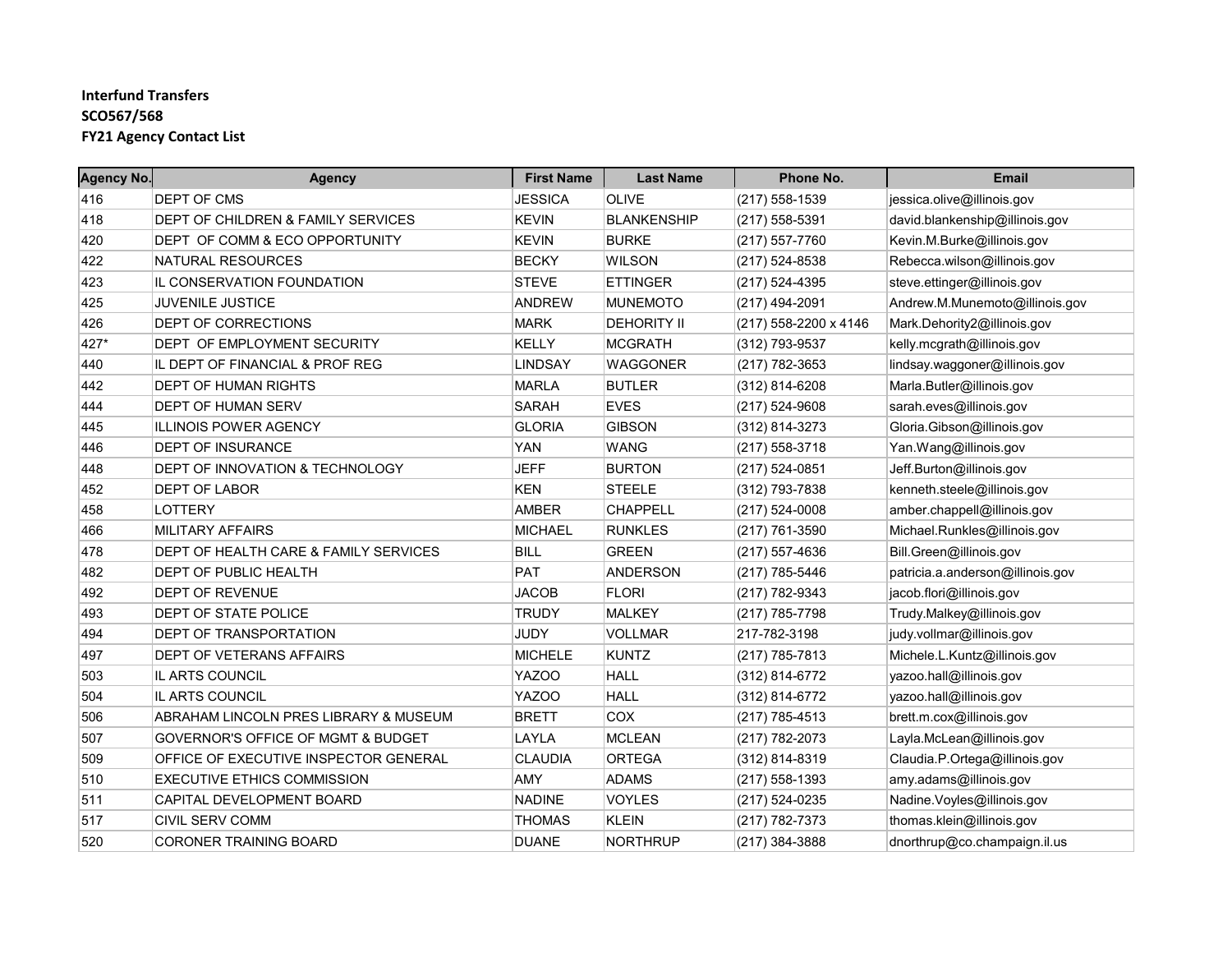| <b>Agency No.</b> | <b>Agency</b>                            | <b>First Name</b> | <b>Last Name</b>   | Phone No.             | <b>Email</b>                       |
|-------------------|------------------------------------------|-------------------|--------------------|-----------------------|------------------------------------|
| 524               | <b>COMMERCE COMM</b>                     | <b>DEBBIE</b>     | <b>STONEBURNER</b> | (217) 524-7415        | deborah.j.stoneburner@illinois.gov |
| 525*              | WILLIAMS & CO - DRY CLEANERS COUNCIL     | <b>DORCEE</b>     | LAUEN              | (800) 765-4041        | ddd@willconsult.com                |
| 526               | DEAF & HARD OF HEARING COMM              | <b>PATTY</b>      | <b>GREENE</b>      | (217) 557-4490        | patty.greene@illinois.gov          |
| 527               | COMPREHENSIVE HEALTH INS PLAN BRD        | <b>ERIN</b>       | CROSSLAND          | (217) 782-6333        | Erin.Crossland@illinois.gov        |
| 528*              | IL COURT OF CLAIMS                       | <b>CHRIS</b>      | <b>VALASEK</b>     | (217) 782-0703        | CValasek@ILSOS.NET                 |
| 529*              | E ST LOUIS FINANCIAL ADV AUTH            | <b>JENNIFER</b>   | <b>WILSON</b>      | (618) 583-2070        | j.wilson10@earthlink.net           |
| 532               | <b>EPA</b>                               | <b>MICHELLE</b>   | <b>BENNETT</b>     | (217) 524-5528        | michelle.bennett@illinois.gov      |
| 534               | HEALTH INFORMATION EXCHANGE AUTH         | <b>BILL</b>       | <b>GREEN</b>       | (217) 557-4636        | Bill.Green@illinois.gov            |
| 537               | <b>GUARDIANSHIP &amp; ADVOCACY COMM</b>  | <b>CLINTON</b>    | <b>EVERETTS</b>    | (217) 785-0647        | Clinton.J.Everetts@illinois.gov    |
| 541               | ABRAHAM LINCOLN PRES LIBRARY & MUSEUM    | ED                | <b>HARMEYER</b>    | (217) 785-4513        | ed.harmeyer@illinois.gov           |
| 542               | <b>HUMAN RIGHTS COMM</b>                 | <b>TRACEY</b>     | <b>FLEMING</b>     | (312) 814-6249        | tracey.fleming@illinois.gov        |
| 546*              | IL CRIMINAL JUST INFO AUTH               | <b>IEVA</b>       | <b>MASSENGILL</b>  | (312) 793-8955        | ieva.massengill@illinois.gov       |
| 548               | IL EDUC LABOR RELATIONS BRD              | <b>MEREDITH</b>   | <b>DEAN</b>        | (217) 782-9989        | meredith.dean@illinois.gov         |
| 551*              | IL HOUSING DEV AUTH                      | <b>SELINA</b>     | <b>HOGAN</b>       | (312) 832-2206        | shogan@ihda.org                    |
| 555*              | IL STATE BRD OF INVESTMENT               | <b>JANSEN</b>     | <b>HEIN</b>        | (937) 423-3450        | jhein@isbinvestment.com            |
| 557*              | IL STATE TOLL HIGHWAY AUTH               | PATRICIA          | <b>PEARN</b>       | (630) 241-6800        | ppearn@getipass.com                |
| 558*              | IL COUNCIL ON DEV DIS                    | JANINNA           | <b>HENDRICKS</b>   | (217) 782-9696        | janinna.hendricks@illinois.gov     |
| 560*              | IL FINANCE AUTHORITY                     | <b>XIMENA</b>     | GRANDA             | $(312)$ 651-1362      | xgranda@il-fa.com                  |
| 561*              | RAILSPLITTER TOBACCO AUTHORITY           | <b>COURTNEY</b>   | <b>PETERSON</b>    | (312) 814-6776        | Courtney Peterson@illinois.gov     |
| 562               | PROCUREMENT POLICY BOARD                 | DEANNA            | <b>ROSSETTO</b>    | (217) 785-3988        | deanna.rossetto@illinois.gov       |
| 563               | IL WORKERS COMPENSATION COMM             | <b>MARIA</b>      | PARRINO            | (312) 814-9703        | maria.parrino@illinois.gov         |
| 564               | IL INDEPENDENT TAX TRIBUNAL              | <b>KRISTENE</b>   | <b>CALLANTA</b>    | (312) 814-4291        | kristene.callanta@illinois.gov     |
| 565               | <b>ILLINOIS GAMING BOARD</b>             | <b>KEVIN</b>      | <b>HIGH</b>        | (217) 785-5135        | kevin.high@igb.illinois.gov        |
| 567               | LIQUOR CONTROL COMMISSION                | <b>MICHAEL</b>    | <b>GENTRY</b>      | $(217)$ 785-6567      | Michael.Gentry@illinois.gov        |
| 568               | STATE CHARTER SCHOOL COMMISSION          | <b>REGINA</b>     | <b>TOLAND</b>      | (217) 785-4119        | rtoland@isbe.net                   |
| 569               | IL LAW ENFORCEMENT TRNG STDS BRD         | <b>DENISE</b>     | <b>MATTHEW</b>     | (217) 785-5913        | Denise.Matthew@Illinois.gov        |
| $571*$            | IL MEDICAL DIST COMM                     | <b>THOMAS</b>     | STRACHAN           | (312) 738-5831        | tstrachan@medicaldistrict.org      |
| 578               | DEPT OF CORR/PRISONER REVIEW BRD         | <b>MARK</b>       | <b>DEHORITY II</b> | (217) 558-2200 x 4146 | mark.dehority2@illinois.gov        |
| 579               | <b>ILLINOIS RACING BOARD</b>             | <b>VITTO</b>      | <b>EZEJI-OKOYE</b> | $(312)$ 814-5437      | vitto.okoye@illinois.gov           |
| 580               | PROPERTY TAX APPEAL BRD                  | <b>JAMES J</b>    | <b>MOFFAT IV</b>   | (217) 557-0122        | James.Moffat@illinois.gov          |
| 582*              | QUAD CITIES REGIONAL ECONOMIC DEVEL AUTH | <b>ANDREW</b>     | <b>HAMILTON</b>    | (217) 899-7525        | andrewjhamiltoni@gmail.com         |
| 583               | SEX OFFENDER MANAGEMENT BOARD            | <b>MARK</b>       | <b>DEHORITY II</b> | (217) 558-2200 x 4146 | mark.dehority2@illinois.gov        |